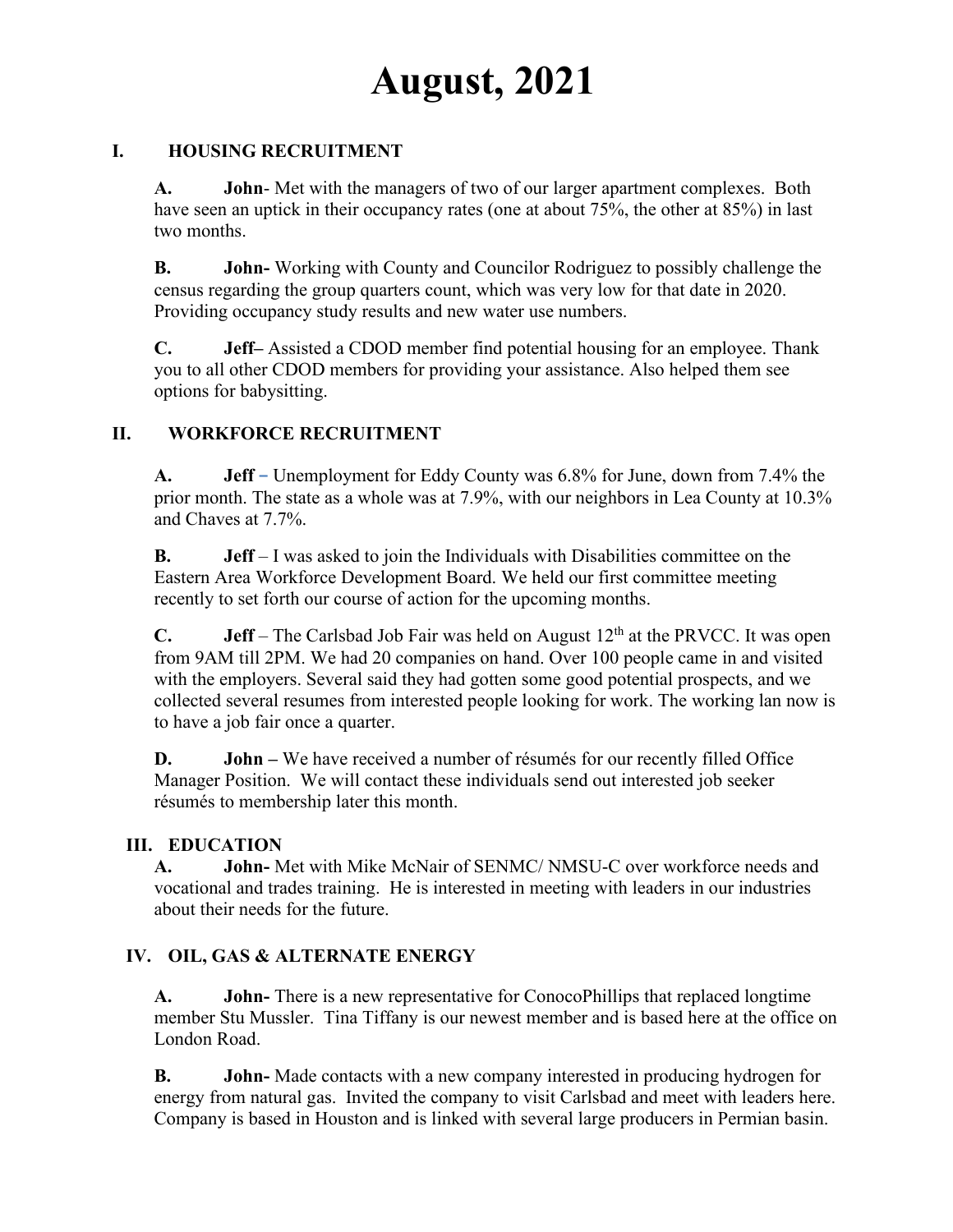**C. John-** Met with a reporter from Reuters doing an article on Federal Lands and possible impacts of restricting drilling to our local community.

**D. Jeff** – Provided market information related to possible land parcels and taxes to a solar firm looking to expand into Carlsbad.

## **V. MANUFACTURING**

#### **A. John-**

**B. Jeff –** Have been working with Jacobs Engineering on finding possible office space in Carlsbad. They have locations in Albuquerque, El Paso, and Waco

#### **VI. NUCLEAR**

**A. John-** Met with Farok Sharif of Huntington-Ingalls. He is bringing a group of company officials that are interested in bidding on the WIPP contract to meet with our Executive Board and learn about the community.

**B. John**- Due to COVID Delta, the Department of Energy has postponed the National Cleanup Conference in Washington D.C. until December. As a result, our planned D.C. trip has moved as well.

## **VII. POTASH**

**A. John-** Spoke with officials from one of our potash mines about the market. On average, one company reports their price per ton of potash is up 50% from last year and things are going steady this year.

# **VIII.RETAIL/RESTAURANTS/ENTERTAINMENT/HOSPITALITY**

**A. Jeff** – I have been working with a developer out of Albuquerque who has brought several businesses to our market over the years. Hey have yet another client interested in Carlsbad, once again on the National Parks Highway corridor. I have provided them with information related to traffic counts and homeowner density for that area.

**B. Jeff** –The owners of Southern Vibes restaurant, formerly Happy's, has put the entire property up for sale. They wish to sell the entire business together and are willing to negotiate on a fir price. If you know of anyone interested, please let me know.

**C. Jeff** – I had a visit with two local business owners who are working to open a recreational marijuana store. They are one of several that has either called or come by our offices looking for guidance. We have been working with the city as they are working on ordinances related to this new type of business that is popping up due to the new state laws. These gentlemen are wanting to not only sell the product but they are hoping to be more of an educational type of business as well.

**D. Jeff** – Met with the management of the new Home2Suites hotel on the south side of town. They have 99 rooms on the property and are planning a grand opening in September. I spoke with them regarding CDOD membership as well.

**E. Jeff** – Visited with a new business owner looking for a small storefront. He operates a collectibles store dealing in coins and other wares. If you know of anything relatively small, please let me know.